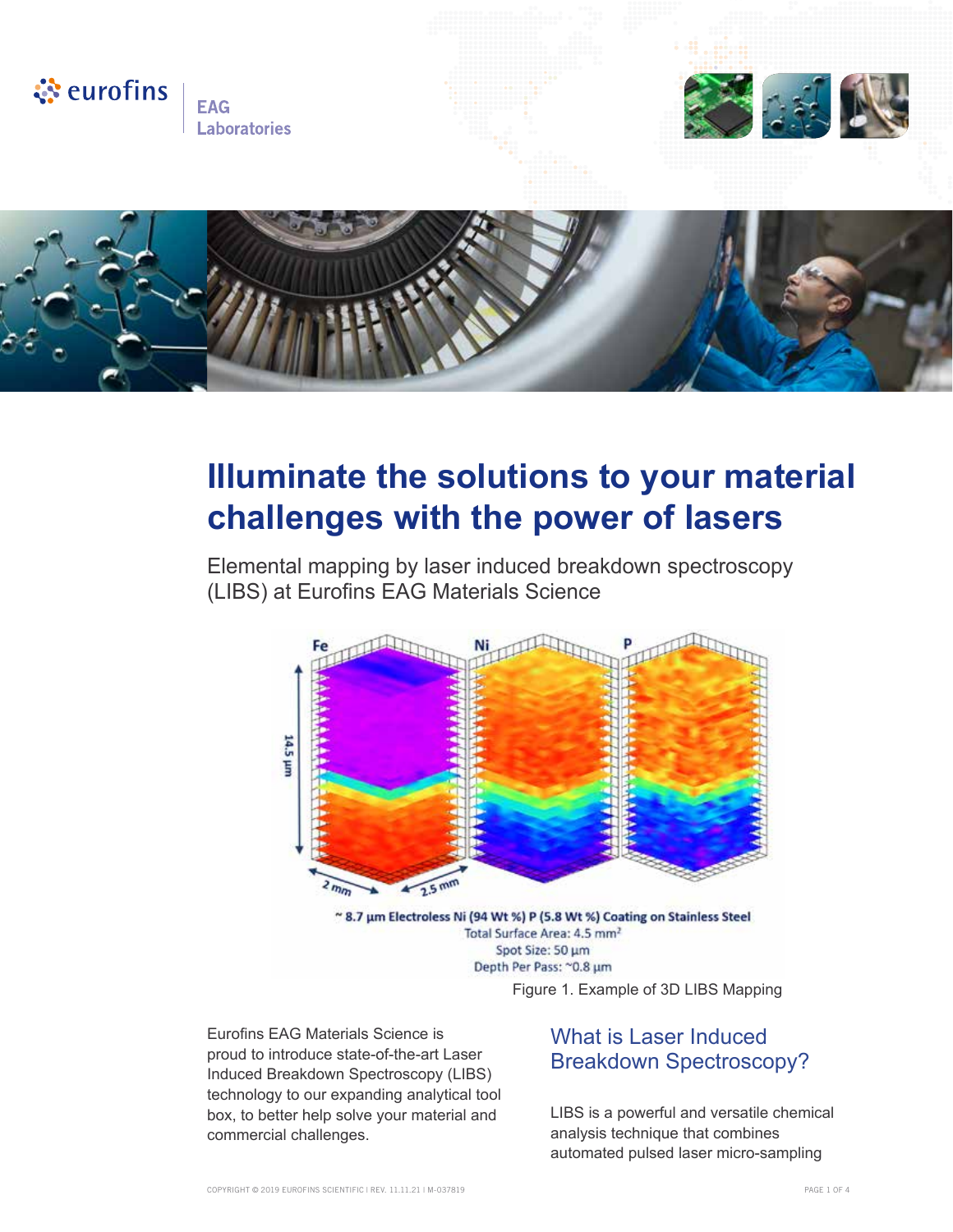with optical emission spectrometry to characterize relative element abundances, and element distribution in solid samples. It excels at rapid 2D and 3D micro-scale elemental distribution mapping of any naturally occurring element down to partsper-million levels.

Samples require no pre-preparation prior to analysis, and data collection is indirect, making LIBS particularly suitable for atmosphere-sensitive materials.

### What is LIBS used for?

- Rapid composition surveys of all elements present in any solid material
- Micron-scale 2D & 3D trace element mapping
- Sub-micron depth profiling

# Did you know?

LIBS is so versatile and reliable it was included as part of the ChemCam assembly on NASA's rover Curiosity, and has been used extensively to study the geochemistry of Martian bedrock and soils!

# How Does LIBS Work?

LIBS uses a high energy pulsed laser to remove material from a sample's surface. The sample is placed on a motorized stage that moves in any pre-selected x, y or z direction, allowing for the fixed laser to scan over its surface. Each laser pulse removes nanograms to picograms of material, and can be used to analyze a single region between 20 and 200 μm in size, or a larger area using line patterns. A fixed spot analysis also allows for depth profiling.





**Top:** Cr (upper 0.8 µm) and Cu (1.7 µm) on Steel Substrate, 0.5 per depth pass

#### Bottom: Cr (upper 2 µm) and Cu (lower 4.5 µm) on Steel Substrate, 0.7 µm per depth pass

Figure 2: Example of 3D LIBS mapping stack with detailed 2D layers

The laser causes the formation of a microplasma that atomizes and ionizes the sample material, which rapidly undergoes expansion and cooling. During this time, the elements present in the plasma produce characteristic light emission wavelengths, in the near infrared to near ultraviolet range (180 to 1100 nm). A spectrometer located above the sample stage allows for simultaneous acquisition of the entire wavelength spectra produced by all present elements.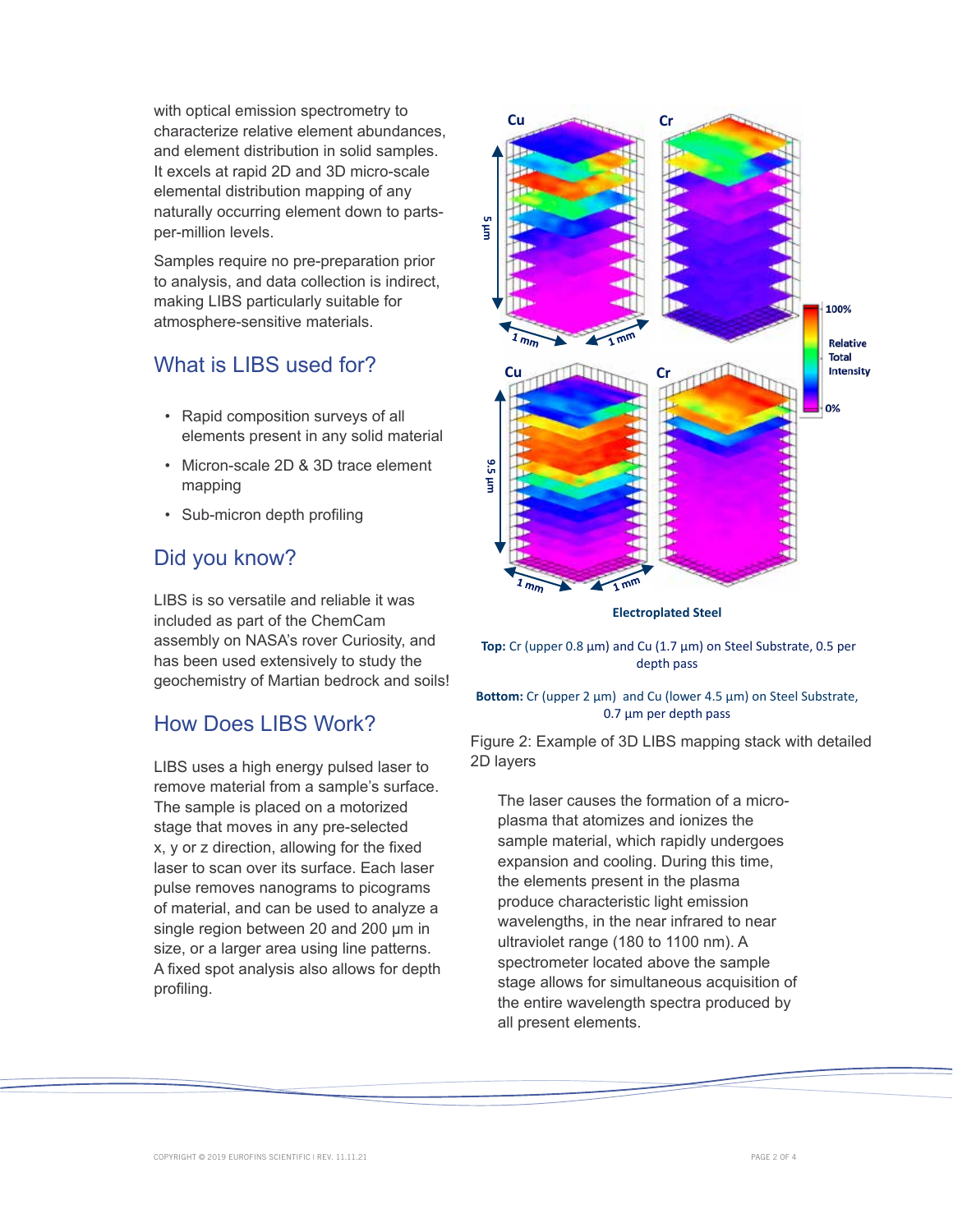

# Examples of Suitable Materials/Applications

- Glass, Optical Displays
- Mining Products provenance, tracing
- Manufactured Minerals and Abrasives
- **Ceramics**
- Cements, Sediments
- Solders (e.g. component micro-analysis)
- Sample/Near Surface (> ~1-2 µm)
- **Metal Alloys**
- Heavy Metal QC/Contamination (e.g. soils, pharmaceuticals, medical)
- **High Purity Materials**
- Impurities in Electronic Components
- Dental Ceramics and Porcelains
- Forensic Materials (e.g. hair, bone, ink)
- Nuclear Applications (e.g. Ga in Nickel)
- Thick Films and Substrates
- Rare Earth Dopants